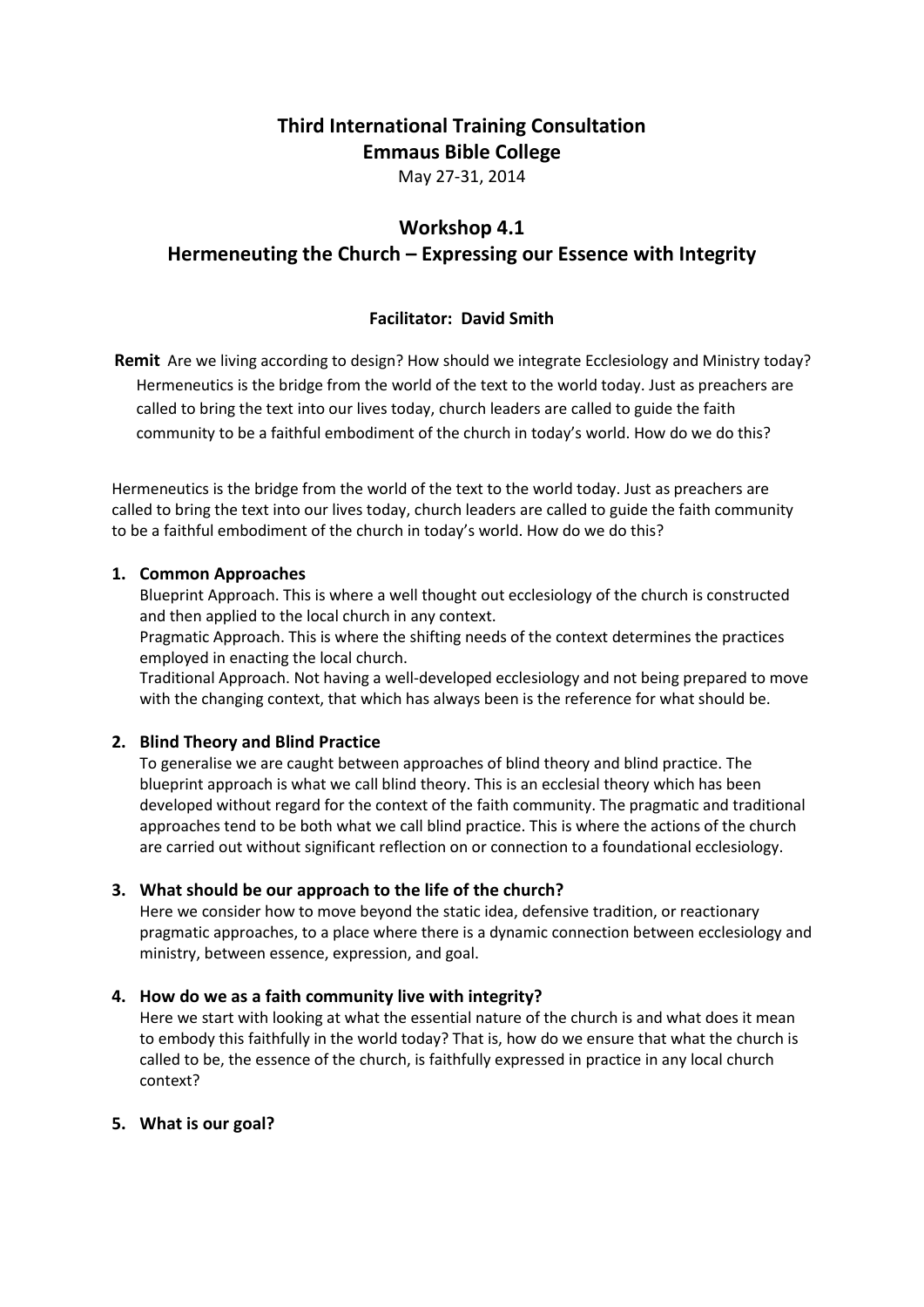While ministry always has some embedded goal, often the goal of ministry is not connected and integrated to the essential nature and calling of the church. How do we ensure that what we are focussing on in our ministries is directed toward the overall eschatological goal of the church?

These questions are critical for us as historically a reactionary, non-creedal, and predominantly practice driven movement.

#### **Workshop - Hermeneuting the Church – Expressing our Essence with Integrity**

#### **Workshop Questions for Discussion**

1. What is your church's and our movement's predominant approach to church life and practice – Blueprint, Pragmatic, Traditional, or Dynamic.

2. What are the potential blind spots, in theory or practice, as a result of the above approach?

3. What are the core components of the essence of the church?

4. What are the core components of the expression of the church?

5. What is the overarching goal of the church?